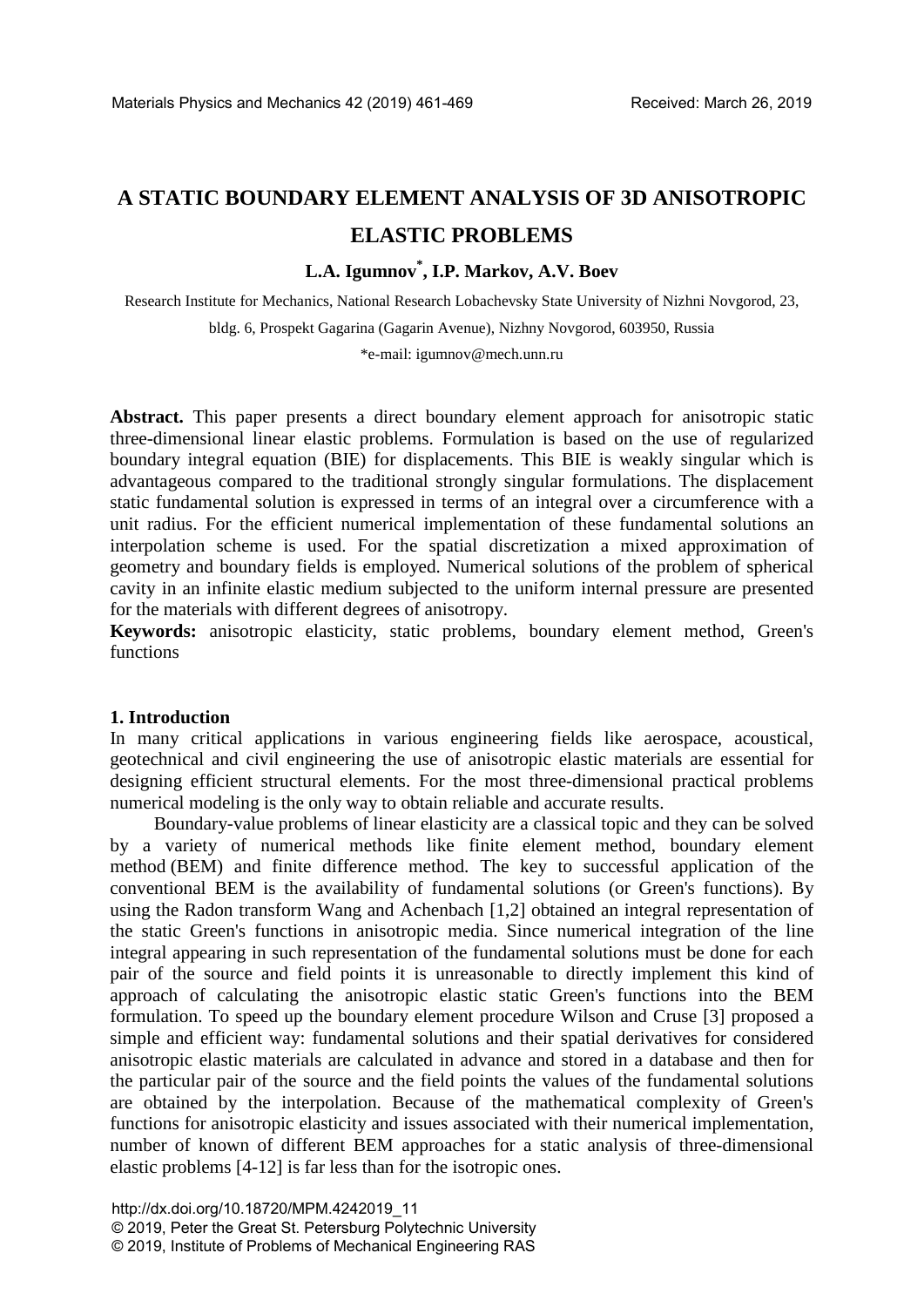In this work, a direct boundary element technique for solving three-dimensional anisotropic elastic problems is presented. Formulation is based on the use of regularized boundary integral equation (BIE) for displacements. This BIE is weakly singular which is advantageous compared to the traditional formulations in which an integration of the strongly singular integral is required. The displacement static fundamental solution is expressed in terms of an integral over a circumference with a unit radius. For the efficient numerical implementation of these fundamental solutions an interpolation scheme is employed. For the spatial discretization a mixed approximation of geometry and boundary fields is employed. Numerical solutions of the problem of spherical cavity in an infinite elastic medium subjected to the uniform internal pressure are presented for the materials with different degrees of anisotropy.

#### **2. The boundary element formulation for 3D anisotropic elastostatics**

Consider a homogeneous three-dimensional anisotropic linear elastic solid  $\Omega \subset R^3$  with surface  $S = \partial \Omega$ . Neglecting body forces, the static equilibrium is

$$
\sigma_{ij,j}(\mathbf{x}) = 0, \ \mathbf{x} \in \Omega, \ i, j = 1, 3,
$$
\n<sup>(1)</sup>

where  $\sigma$  is the Cauchy stress tensor.

The stress and strain are related through the constitutive equation

$$
\sigma_{ij}(\mathbf{x}) = C_{ijkl} \varepsilon_{kl}(\mathbf{x}), \ k, l = 1, 3,
$$
\n(2)

where  $C_{ijkl}$  is the fourth order anisotropic material elasticity tensor.

The linear geometry relation is defined by:

$$
\varepsilon_{kl}(\mathbf{x}) = \frac{1}{2} \big( u_{k,l}(\mathbf{x}) + u_{l,k}(\mathbf{x}) \big),\tag{3}
$$

where  $\varepsilon_{kl}$  is the strain tensor and  $u_k$  is the displacement vector.

For the outward unit normal vector  $n_i$  the traction vector  $t_i$  is defined by

$$
t_i(\mathbf{x}) = \sigma_{ij}(\mathbf{x}) n_j(\mathbf{x}). \tag{4}
$$

By combining equations (1)-(3) the field equations of elastostatics are obtained  $C_{ijkl} u_{k,il}(\mathbf{x}) = 0, \ \mathbf{x} \in \Omega$ . (5)

In order to formulate and solve a particular boundary-value problem, boundary conditions are needed

$$
u_i(\mathbf{x}) = u_i^*(\mathbf{x}), \ \mathbf{x} \in S_u,\tag{6}
$$

$$
t_i(\mathbf{x}) = t_i^*(\mathbf{x}), \ \mathbf{x} \in S_i,\tag{7}
$$

with  $u_i^*(\mathbf{x})$  and  $t_i^*(\mathbf{x})$  being the prescribed values of the displacements and tractions, respectively.

A weakly singular boundary integral equation equivalent to the Eq. (5) reads as follows\n
$$
\int_{\Gamma} h_{jk}(\mathbf{r}) \left[ u_k(\mathbf{y}) - u_k(\mathbf{x}) \right] dS(\mathbf{y}) - \int_{\Gamma} t_k(\mathbf{y}) g_{jk}(\mathbf{r}) dS(\mathbf{y}) = 0,
$$
\n(8)

with  $\mathbf{r} = \mathbf{y} - \mathbf{x}$ , **x** is the source point and **y** is the field point;  $g_{ik}$  and  $h_{ik}$  are the three-dimensional static displacement and traction anisotropic fundamental solutions, respectively.

The boundary element method is employed to numerically solve Eq. (8). The boundary surface *S* is discretized with quadrangular boundary elements. The geometry of each element is approximated by the quadratic shape functions. The boundary fields: displacements  $u_i$  and tractions  $t_i$  on boundary elements are interpolated by using different functions (linear for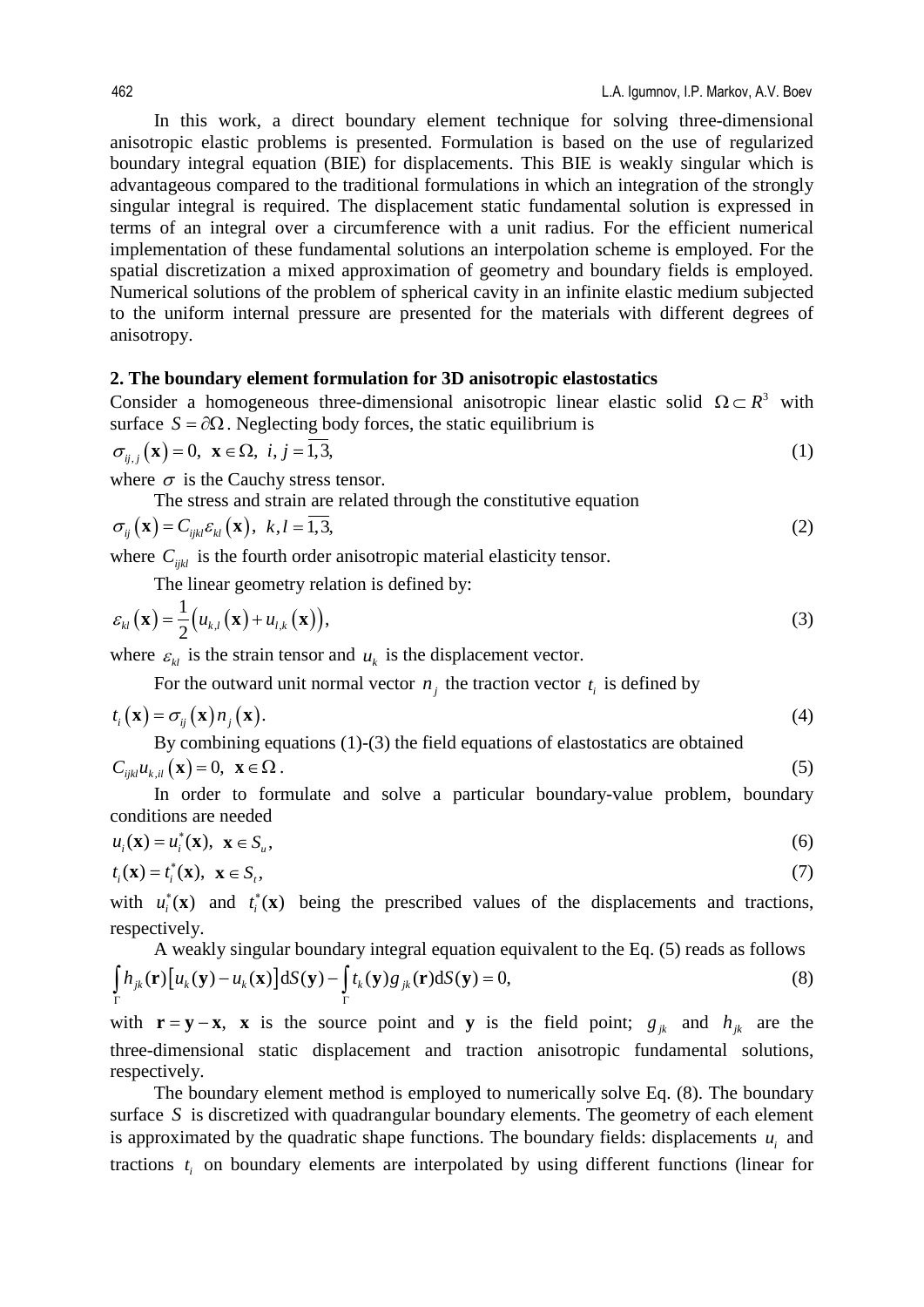displacements and constant for tractions) and their corresponding nodal values. Locations of nodes for the approximation of geometry, displacements and tractions on the reference element with the local coordinates  $-1 \le \xi_1, \xi_2 \le 1$  are depicted in Fig. 1. This is the simplest possible discretization scheme which allows splitting nodal points of displacements and tractions and thus maintaining continuity of displacements across adjacent boundary elements and at the same time to properly model discontinuous tractions, since the collocation points in this case lie in the centers of the elements.



**Fig. 1.** Locations of the nodes for approximation a) geometry, b) displacements, c) tractions

Then this so-called mixed discretization described in major details in [13,14] is applied to the boundary integral equation (8). By collocating discretized version of Eq. (8) at the nodes of the unknown boundary fields, applying the prescribed boundary conditions and rearranging the known and unknown quantities, a final resolving system of linear algebraic equations can be obtained:

$$
Ap = f, \tag{9}
$$

where  $A \in R^{N_{\text{dof}} \times N_{\text{dof}}}$  is the rearranged dense and asymmetric system matrix,  $f \in R^{1 \times N_{\text{dof}}}$ consist of unknown boundary displacements and tractions known boundary data and elements of  $p \in R^{N_{\text{dot}} \times 1}$  are linear combination according to the prescribed boundary data of integrals of the kernels in Eq. (8);  $N_{\text{dof}}$  is the total number of unknowns.

## **3. Green's functions**

An integral representation for the three-dimensional static anisotropic elastic displacement fundamental solution can be written as follows

$$
g_{ij}(\mathbf{r}) = \frac{1}{8\pi^2 |\mathbf{r}|} \int_{|\mathbf{d}|=1} \Gamma_{ij}^{-1}(\mathbf{d}) dL(\mathbf{d}),
$$
\n(10)

where  $\Gamma_{ii}(\mathbf{d}) = C_{kii} d_k d_l$  and the domain of the integration is the unit circumference defined by intersection of the unit sphere centered at the source point **x** and the plane perpendicular to **r** and passing through the point **x** (for detailed derivation see, e.g. [1,2]). For a set of orthonormal vectors **p** and **q** in this plane and angle  $0 \le \varphi \le 2\pi$  we can express vector **d**( $\varphi$ )

(see Fig. 2) which defines the domain of integration  $|\mathbf{d}| = 1$  as

$$
\mathbf{d}(\varphi) = \cos(\varphi)\mathbf{p} + \sin(\varphi)\mathbf{q}, \ \ 0 \le \varphi \le 2\pi,\tag{11}
$$

$$
\mathbf{p} \cdot \mathbf{e} = 0, \ \mathbf{q} \cdot \mathbf{e} = 0, \ \mathbf{p} \cdot \mathbf{q} = 0, \ \mathbf{e} = \frac{\mathbf{r}}{|\mathbf{r}|}, \ \mathbf{e} = [e_1, e_2, e_3]. \tag{12}
$$

We choose **p** and **q** as follows

$$
\mathbf{p} = \frac{[e_2, -e_1, 0]}{\sqrt{1 - e_3^2}}, \quad \mathbf{q} = \mathbf{e} \times \mathbf{p} = \frac{[e_1 e_3, e_2 e_3, -(1 - e_3^2)]}{\sqrt{1 - e_3^2}}.
$$
\n(13)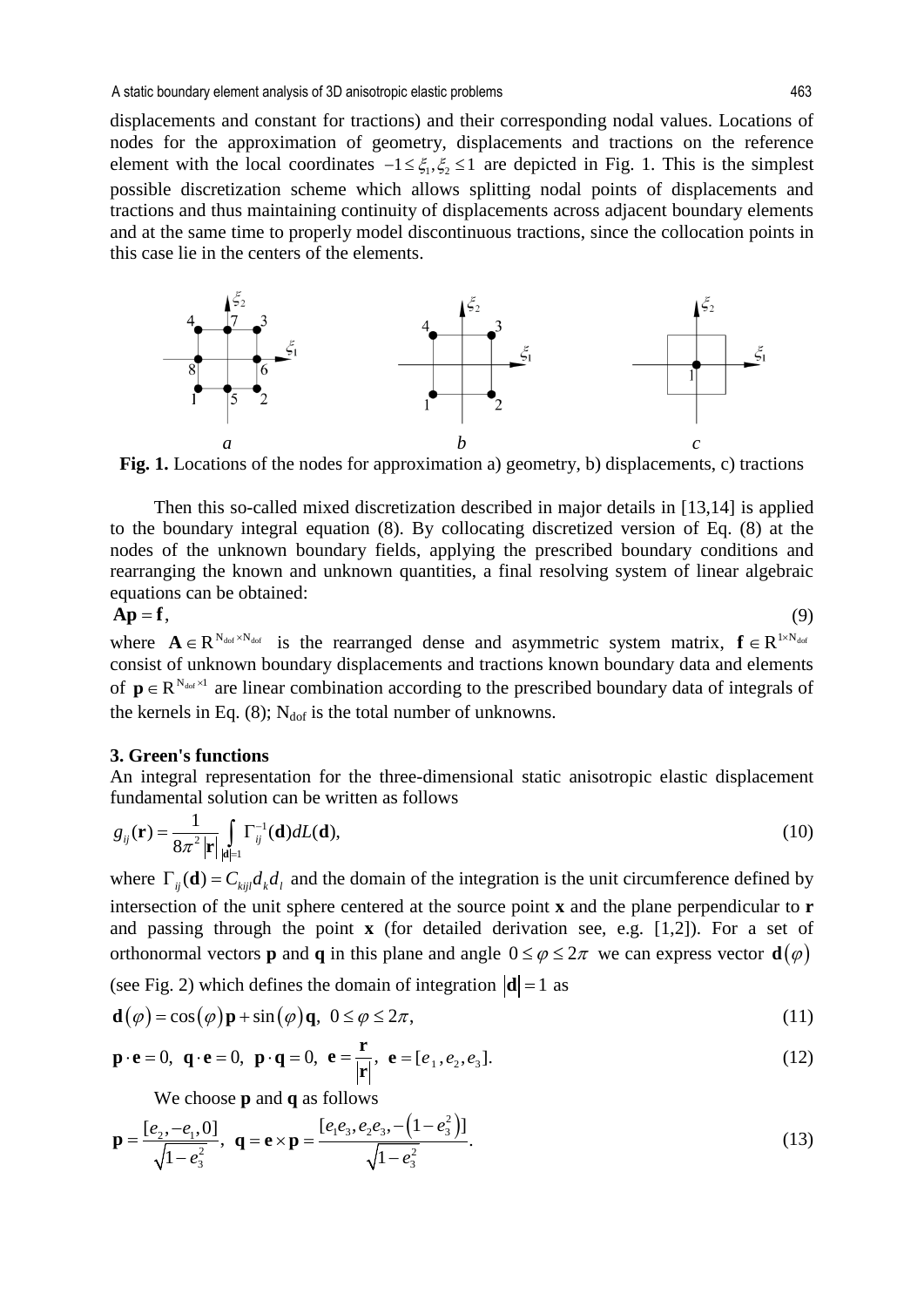

**Fig. 2.** Geometrical representation of domain of integration  $|\mathbf{d}(\varphi)| = 1$ 

Substituting (13) into (11) we get

$$
\mathbf{d}(\varphi) = \frac{\left[e_2 \cos \varphi + e_1 e_3 \sin \varphi, -e_1 \cos \varphi + e_2 e_3 \sin \varphi, -\left(1 - e_3^2\right) \sin \varphi\right]}{\sqrt{1 - e_3^2}}, \quad \mathbf{d} \cdot \mathbf{r} = 0.
$$
 (14)

With the use of the generalized Hooke's law the traction fundamental solution are defined as

$$
h_{jp}(\mathbf{r}) = C_{ijkl} g_{kp,l}(\mathbf{r}) n_i(\mathbf{y}), \quad p = \overline{1,3}, \quad \mathbf{y} \in S,
$$
\n
$$
(15)
$$

where  $n_i$  (**y**) outward unit normal vector to the boundary surface *S*.

Static anisotropic elastic displacement fundamental solution and its derivative can be expressed in spherical coordinates  $(r, \theta_1, \theta_2)$  as follows

$$
g_{ij}(r,\theta_1,\theta_2) = \frac{H_{ij}(\theta_1,\theta_2)}{r}, \ \ g_{ij,k}(r,\theta_1,\theta_2) = \frac{H_{ijk}(\theta_1,\theta_2)}{r^2}, \ -\pi \le \theta_1 < \pi, \ 0 \le \theta_2 \le \pi. \tag{16}
$$

Since the  $H_{ii}(\theta_1, \theta_2)$  and  $H_{iik}(\theta_1, \theta_2)$  are functions of only two coordinates  $\theta_1$  and  $\theta_2$ , their values at any  $(\theta_1, \theta_2)$  can be obtained using any suitable interpolation scheme [3]. In this work, we employ linear Lagrange interpolation on a uniform rectangular grid.

#### **4. Numerical example**

Consider a spherical cavity with radius  $R = 1$  m in an infinite elastic medium (see Fig. 3). The cavity is subjected to the uniformly distributed normal internal pressure  $P = 10^7$  Pa. Displacements at the boundary surface are studied. Static anisotropic fundamental solutions are computed at the field points using the interpolation scheme on the grid of  $800 \times 800$  nodes.



**Fig. 3.** Spherical cavity under internal pressure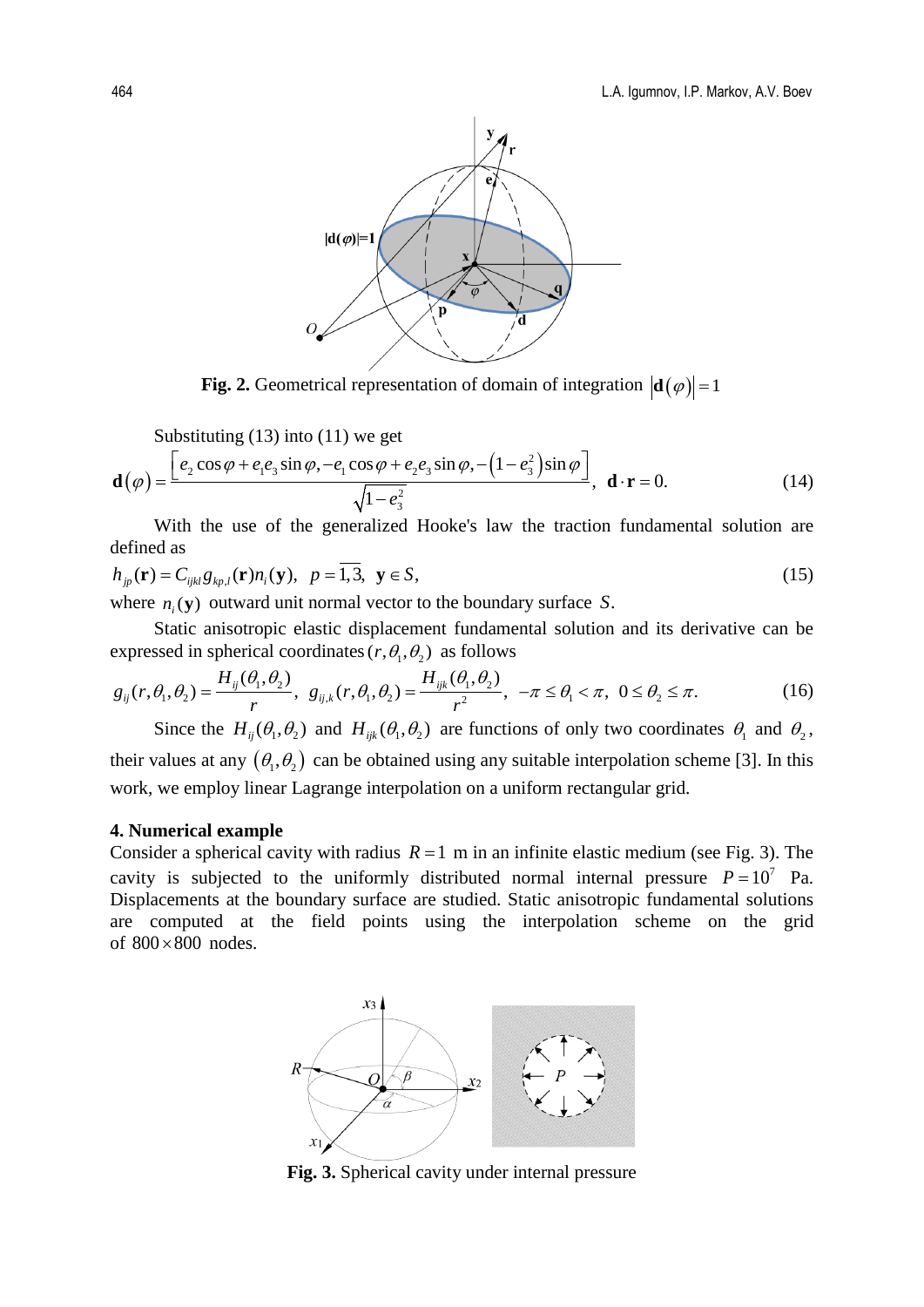A static boundary element analysis of 3D anisotropic elastic problems 465

Problem is considered for four different materials: (i) isotropic aluminum polycrystal, (ii) cubic aluminum crystal, (iii) orthorhombic barium sodium niobate and (iv) trigonal sapphire. The elasticity tensors for these materials are given as follows [10]

$$
\mathbf{C}^{\mathbf{i}} = \begin{bmatrix}\n111 & 61 & 61 & 0 & 0 & 0 \\
61 & 111 & 61 & 0 & 0 & 0 \\
0 & 0 & 0 & 25 & 0 & 0 \\
0 & 0 & 0 & 0 & 25 & 0 \\
0 & 0 & 0 & 0 & 0 & 25 \\
0 & 0 & 0 & 0 & 0 & 25\n\end{bmatrix}
$$
\n
$$
\mathbf{C}^{\mathbf{i}} = \begin{bmatrix}\n108 & 61.3 & 61.3 & 0 & 0 & 0 \\
61.3 & 108 & 61.3 & 0 & 0 & 0 \\
61.3 & 108 & 61.3 & 0 & 0 & 0 \\
0 & 0 & 0 & 2.85 & 0 & 0 \\
0 & 0 & 0 & 0 & 2.85 & 0 \\
0 & 0 & 0 & 0 & 0 & 2.85\n\end{bmatrix}
$$
\n
$$
\mathbf{C}^{\mathbf{ii}} = \begin{bmatrix}\n239 & 104 & 50 & 0 & 0 & 0 \\
104 & 247 & 52 & 0 & 0 & 0 \\
50 & 52 & 135 & 0 & 0 & 0 \\
0 & 0 & 0 & 65 & 0 & 0 \\
0 & 0 & 0 & 65 & 0 & 0 \\
0 & 0 & 0 & 0 & 65\n\end{bmatrix}
$$
\n
$$
\mathbf{C}^{\mathbf{iii}} = \begin{bmatrix}\n494 & 158 & 114 & -23 & 0 & 0 \\
494 & 158 & 114 & -23 & 0 & 0 \\
114 & 114 & 493 & 0 & 0 & 0 \\
114 & 114 & 493 & 0 & 0 & 0 \\
-23 & 23 & 0 & 145 & 0 & 0 \\
0 & 0 & 0 & 0 & 145 & -23 \\
0 & 0 & 0 & 0 & -23 & 168\n\end{bmatrix}
$$
\n
$$
(20)
$$

Boundary element solutions were obtained on three different meshes (see Figs. 4-6) with the 216 elements (mesh A), 384 elements (mesh B) and 600 elements (mesh C).



**Fig. 4.** Boundary element mesh A



**Fig. 5.** Boundary element mesh B **Fig. 6.** Boundary element mesh С

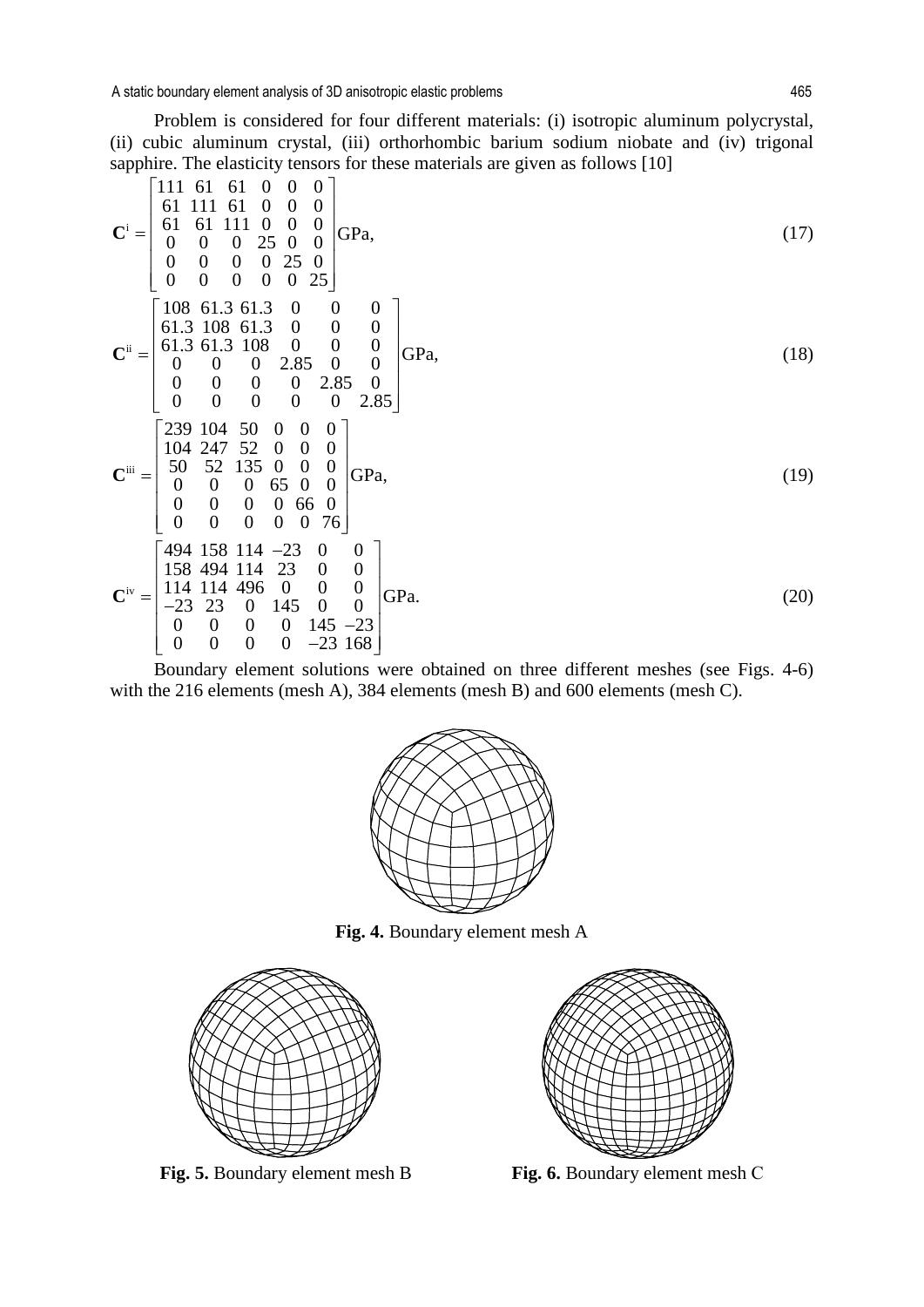The radial displacements  $u_r = \sqrt{u_1^2 + u_2^2 + u_3^2}$  were studied. With the angles  $-\pi \le \alpha < \pi$ and  $-\pi \leq \beta < \pi$  (see Fig. 1) defining the nodes respectively located along the circumference at the cavity surface on the plane  $(x_1, x_2, 0)$  and on the plane  $(0, x_2, x_3)$ , the comparison of the obtained results with the corresponding results provided in [10] are given in Figs. 7-13.



**Fig. 7.** Displacements  $u_r$  at the nodes on the plane  $x_1x_2$  for aluminum polycrystal



**Fig. 8.** Displacements  $u_r$  at the nodes on the plane  $x_1x_2$  for aluminum crystal



**Fig. 9.** Displacements  $u_r$  at the nodes on the plane  $x_2x_3$  for aluminum crystal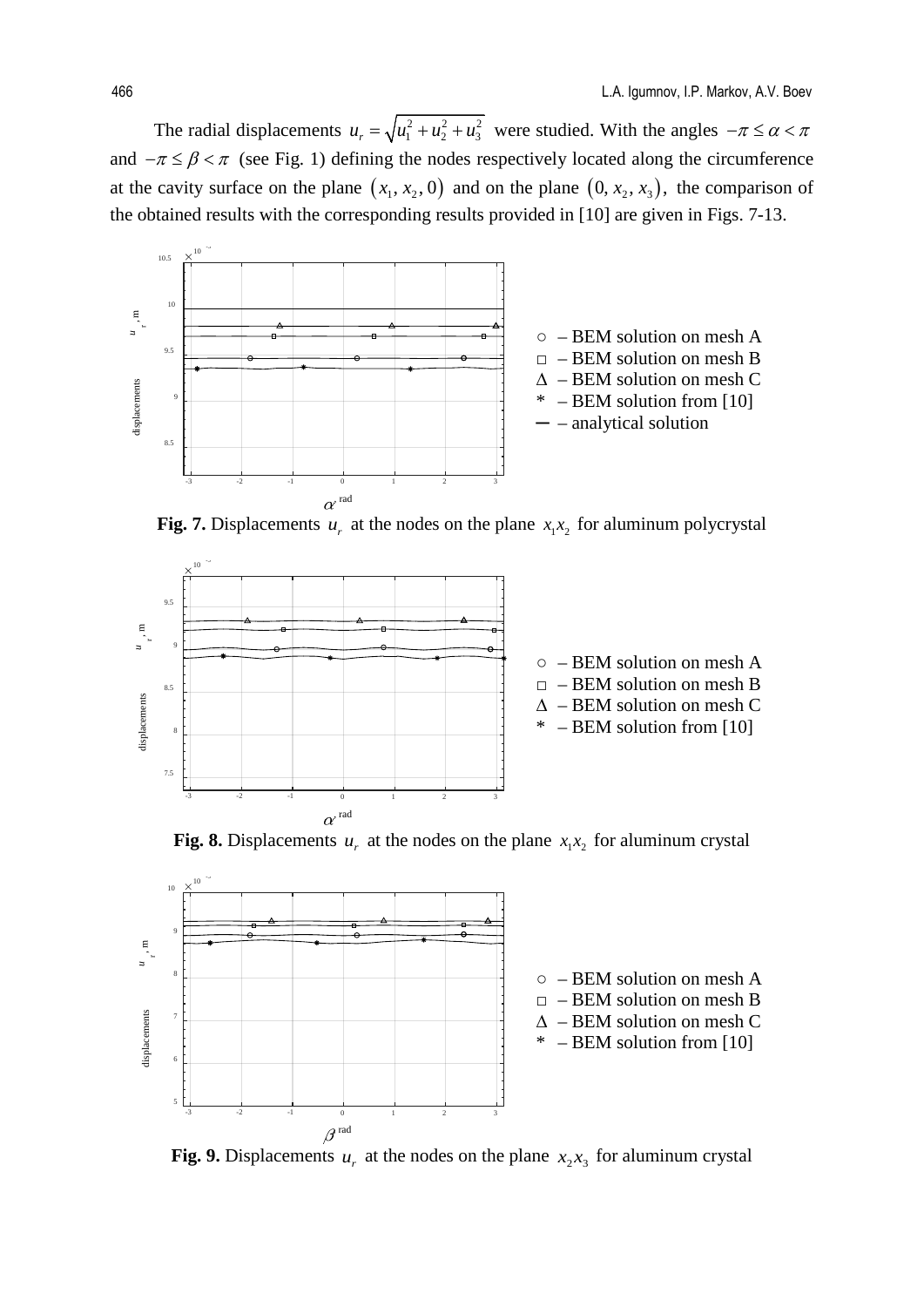A static boundary element analysis of 3D anisotropic elastic problems 467







**Fig. 11.** Displacements  $u_r$  at the nodes on the plane  $x_2x_3$  for barium sodium niobate



**Fig. 12.** Displacements  $u_r$  at the nodes on the plane  $x_1x_2$  for sapphire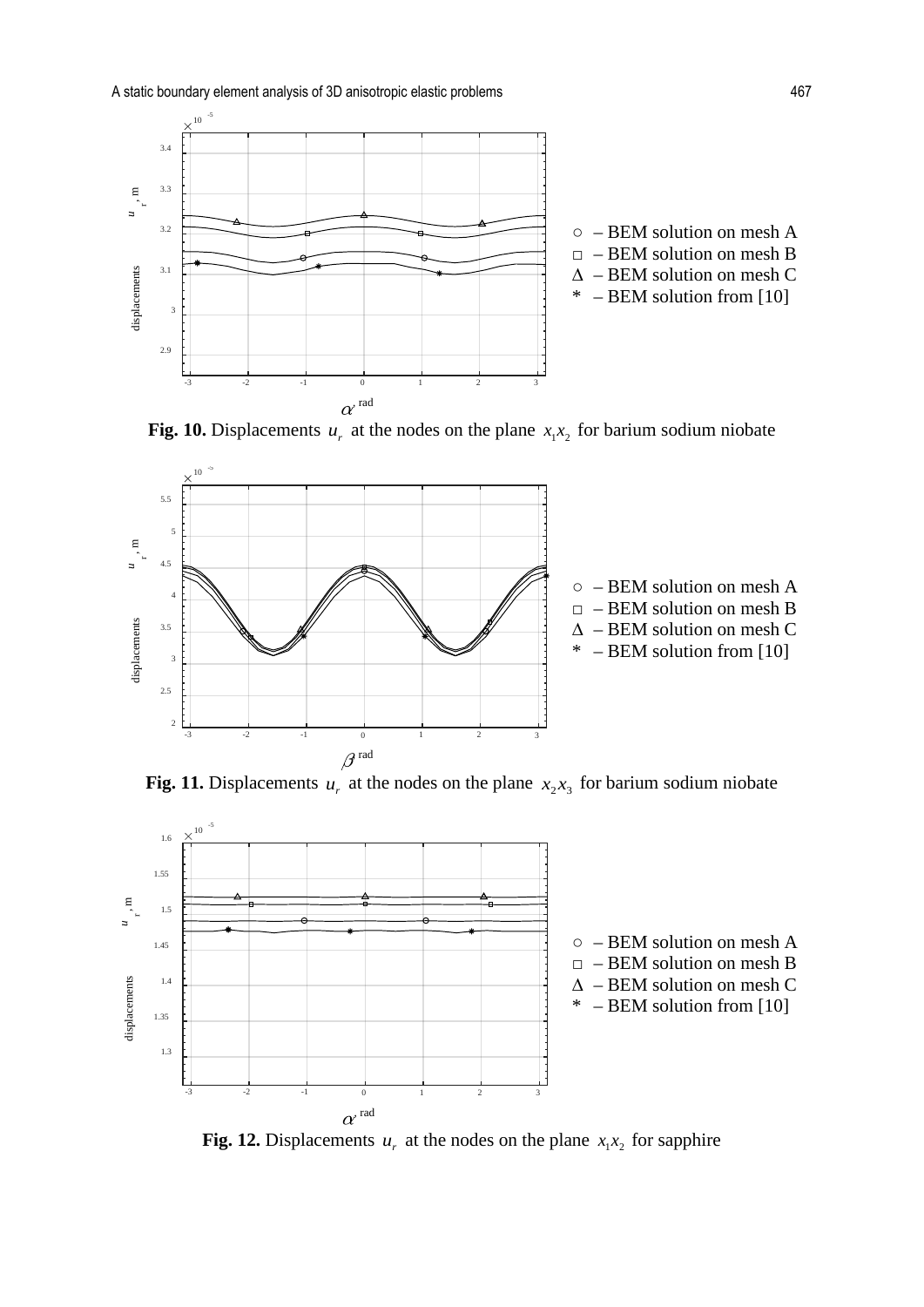

**Fig. 13.** Displacements  $u_r$  at the nodes on the plane  $x_2$ , for sapphire

## **4. Conclusions**

The boundary element formulation for static homogeneous anisotropic linearly elastic problems was presented in this work. The formulation is based on the weakly singular boundary integral equation and mixed representation of the geometry of the boundary elements and of boundary fields. For the efficient computation of the static anisotropic fundamental solutions an interpolation scheme was employed. Accuracy and reliability of the presented boundary element approach is demonstrated with the numerical example of an infinite elastic medium containing a spherical cavity under internal pressure. For four materials with different degrees of anisotropy the responses of radial displacements at the nodes located on the two coordinate planes were obtained. Convergence with the mesh refinement was established for all considered materials. Obtained solutions were found to be in a good agreement with analytical solutions and boundary element results provided in the literature.

*Acknowledgements. This work was supported by a grant of the Russian Science Foundation (16-19-10237-P).*

## **References**

[1] Wang CY, Achenbach JD. Elastodynamic fundamental solutions for anisotropic solids. *Geophys. J. Int.* 1994;118(2): 384-392.

[2] Wang CY, Achenbach JD. Three-dimensional time-harmonic elastodynamic Green's functions for anisotropic solids. *Proc. R. Soc. Lond. A.* 1995;449(1937): 441-458.

[3] Wilson RD, Cruse TA. Efficient implementation of anisotropic three-dimensional boundary-integral equation stress analysis. *Int. J. Numer. Methods Eng.* 1978;12(9): 1383- 1397.

[4] Vogel SM, Rizzo FJ. An integral equation formulation of threedimensional anisotropic elastostatic boundary value problems. *J. Elast.* 1973; 3(3): 203-216.

[5] Chen T, Lin FZ. Boundary integral formulations for three-dimensional anisotropic piezoelectric solids. *Computational Mechanics.* 1995;15(6): 485-496.

[6] Ting TCT, Lee VG. The three-dimensional elastostic Green's function for general anisotropic linear elastic solid. *Q. J. Mech. Appl. Math.* 1997;50(3): 407-426.

[7] Nakamura G, Tanuma K. A formula for the fundamental solution of anisotropic elasticity. *Q. J. Mech. Appl. Math.* 1997; 50(2): 179-194.

[8] Sales MA, Gray LJ. Evaluation of the anisotropic Green's function and its derivatives *Comput. Struct.* 1998;69(2): 247-254.